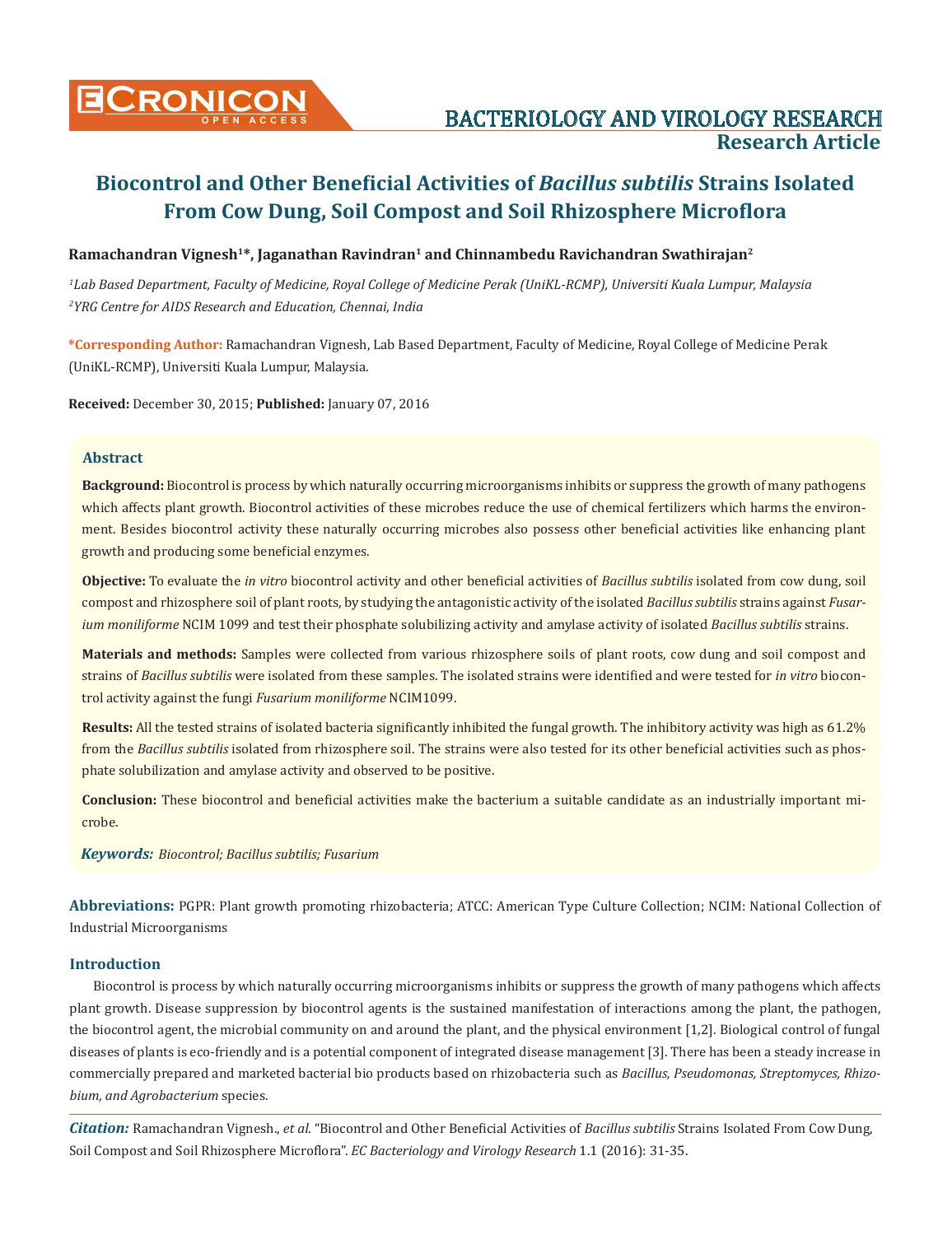The large scale application of plant growth promoting rhizobacteria (PGPR) to crops as inoculum would substantially reduce the use of chemical fertilizers and pesticides which pollute environment [2]. Cow dung is normally used as an organic fertilizer for enhancing soil fertility, as a source of fuel, for dressing seeds, plastering cut ends of vegetatively propagated sugarcane, dressing plant wounds, sprinkling diluted suspension of cow dung on plant surface, etc. Microorganisms isolated from cow dung are found to inhibit plant pathogens and also enhances plant vitality [4]. Cow dung treated seeds also evade pathogenic fungal and bacterial attack, since, bacteria in cow dung play a significant role by colonizing the surface area of the treated seeds [5]. *Bacillus subtilis* strains isolated from cow dung had several beneficial attributes, which include biocontrol, plant growth promotion, phosphorus solubilization and production of industrially important enzymes like amylases [5].

*Bacillus* species offer several advantages over other bacteria for protection against root pathogens because of their ability to form endospores, having high thermal tolerance, being omnipresent and because of the broad-spectrum antibiotic activity. *Bacillus* species including *Bacillus subtilis, Bacillus pumilis, Bacillus magetarium, Bacillus polymyxa*, have been known to be effectively inhibiting many soil borne fungal diseases to plants by means of antagonistic activities [6].

Because *Bacillus* sp. occupies the identical ecological niche within the plant, it is considered an ecological homologue to plant pathogenic fungi like *Fusarium moniliforme* and the inhibitory mechanism, regardless of the mode of action, operates on the competitive exclusion principle [7].

Hence, we evaluated the *in vitro* biocontrol activity and other beneficial activities of *Bacillus subtilis* isolated from cow dung, soil compost and rhizosphere soil of plant roots. We studied the antagonistic activity of the isolated *Bacillus subtilis* strains against *Fusarium moniliforme* NCIM 1099 and also tested the phosphate solubilizing activity and amylase activity of isolated *Bacillus subtilis* strains.

#### **Materials and Methods**

#### **Collection and processing of samples**

During the period between January and July 2009, 4 samples of rhizosphere soil, 2 cow dung samples and 2 soil compost samples were collected from various villages around Ponneri (13.3200°N, 80.2000°E) and transported to laboratory in a polythene bag at ambient temperature. Further processing was performed at Department of Microbiology, at Pachiayappa's college, Chennai. Ten grams of each sample were weighed and homogenized with 90 mL of sterile distilled water to make a dilution of  $10^{-1}$ . Further dilutions ranging from  $10<sup>-2</sup>$  to  $10<sup>-5</sup>$  were made by serial dilution method. An aliquot of 1 mL of the diluents from each dilution was subjected to pour plate technique in appropriate media and incubated at 37˚C for 18-24 hours. The isolated bacteria were then maintained in nutrient agar slants and nutrient broth (Himedia Labs, Mumbai).

#### **Morphological and phenotypic characterization of isolated** *Bacillus* **strains**

Parameters investigated included cell and spore morphology, production of enzymes (catalase, oxidase, and urease), growth characteristics (growth in the presence of NaCl), carbon source utilization (glucose, mannitol, fructose and lactose), utilization of citrate, indole formation, Methyl red and Voges–Proskauer reaction [8].

#### **Screening for antifungal activity**

The isolated and identified bacterial strains were screened for their antifungal activity against the fungus Fusarium moniliforme NCIM1099 and for their other beneficial activities. Antagonism study by dual plate technique was performed using the pure culture of Fusarium moniliforme following the method described earlier [5,9]. Each experiment was run in triplicates. Results were expressed in percent inhibition which was calculated as follows [10]:

*Citation:* Ramachandran Vignesh., *et al*. "Biocontrol and Other Beneficial Activities of *Bacillus subtilis* Strains Isolated From Cow Dung, Soil Compost and Soil Rhizosphere Microflora". *EC Bacteriology and Virology Research* 1.1 (2016): 31-35.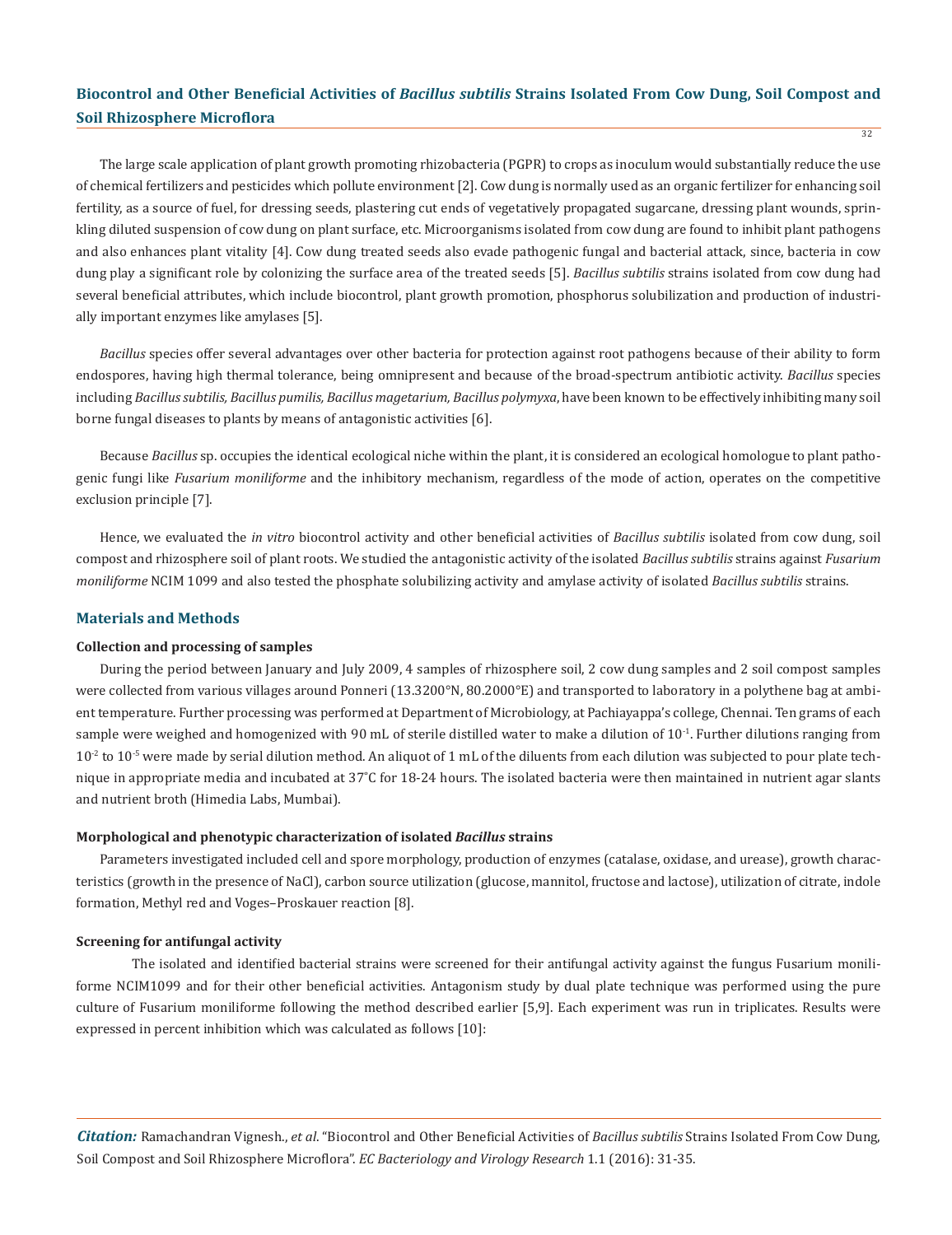$$
Percent inhibition = 1 - \left[ \frac{Fungal growth (in cm)}{Control growth (in cm)} \right] \times 100
$$

33

The ability of the isolated strains of Bacillus to solubilize phosphate and to produce amylase enzyme was determined by the methods described elsewhere [5, 11, 12].

# **Statistical analysis**

Arithmetic mean and standard deviation were calculated for each triplicate experimental and control measurements. One way ANOVA followed by Tukey's test was used for multiple comparisons of means.

#### **Results and Discussion**

Eight *Bacillus subtilis* strains were isolated from the collected samples on nutrient agar by pour plate technique. Results of the microscopic, morphological and biochemical identification of *Bacillus subtilis* are listed in Table 1. These results were compared with that of reference strain of *Bacillus subtilis* ATCC 6633 for confirmation of species.

| S.No | <b>Test performed</b> | <b>Bacillus subtilis</b><br>(Isolates) | <b>Bacillus subtilis</b><br>(ATCC 6633) |  |  |
|------|-----------------------|----------------------------------------|-----------------------------------------|--|--|
| 1.   | Gram staining         | $\ddot{}$                              | $^{+}$                                  |  |  |
| 2.   | Cellular morphology   | Rods                                   | Rods                                    |  |  |
| 3.   | <b>Motility Test</b>  | $\ddot{}$                              | $^{+}$                                  |  |  |
| 4.   | Spore Test            | $^{+}$                                 | $\ddot{}$                               |  |  |
| 5.   | Catalase              | $\ddot{}$                              | $\ddot{}$                               |  |  |
| 6.   | Oxidase               | $\ddot{}$                              | $+$                                     |  |  |
| 7.   | Indole                | $+$                                    | $^{+}$                                  |  |  |
| 8.   | Methyl Red            |                                        |                                         |  |  |
| 9.   | Voges Proskauer       |                                        |                                         |  |  |
| 10.  | Citrate               | $\ddot{}$                              | $^{+}$                                  |  |  |
| 11.  | Urease                | $\ddot{}$                              | $^{+}$                                  |  |  |
| 12.  | Glucose               | $\ddot{}$                              | $^{+}$                                  |  |  |
| 13.  | Lactose               |                                        |                                         |  |  |
| 14.  | Sucrose               | $\ddot{}$                              | $^{+}$                                  |  |  |
| 15.  | Mannitol              | $\ddot{}$                              | $^{+}$                                  |  |  |

| <b>Table 1:</b> Phenotypic and biochemical characterization of isolates of Bacillus |
|-------------------------------------------------------------------------------------|
| subtilis as compared with the reference strain.                                     |

Table 2 represents the results of in vitro biocontrol activity of *Bacillus subtilis* strains against *Fusarium moniliforme* NCIM 1099 as expressed by the percentage of inhibition. Figure 1 shows the graphical representation of percent inhibition. The obtained result was subjected to statistical analysis by using one way ANOVA and Tukey's test for multiple comparisons of means. The results suggested that each isolate demonstrated unique inhibitory activity towards the fungal pathogen, which was significantly different from each other at 95% confidence interval with a pooled standard deviation of 1.043.

*Citation:* Ramachandran Vignesh., *et al*. "Biocontrol and Other Beneficial Activities of *Bacillus subtilis* Strains Isolated From Cow Dung, Soil Compost and Soil Rhizosphere Microflora". *EC Bacteriology and Virology Research* 1.1 (2016): 31-35.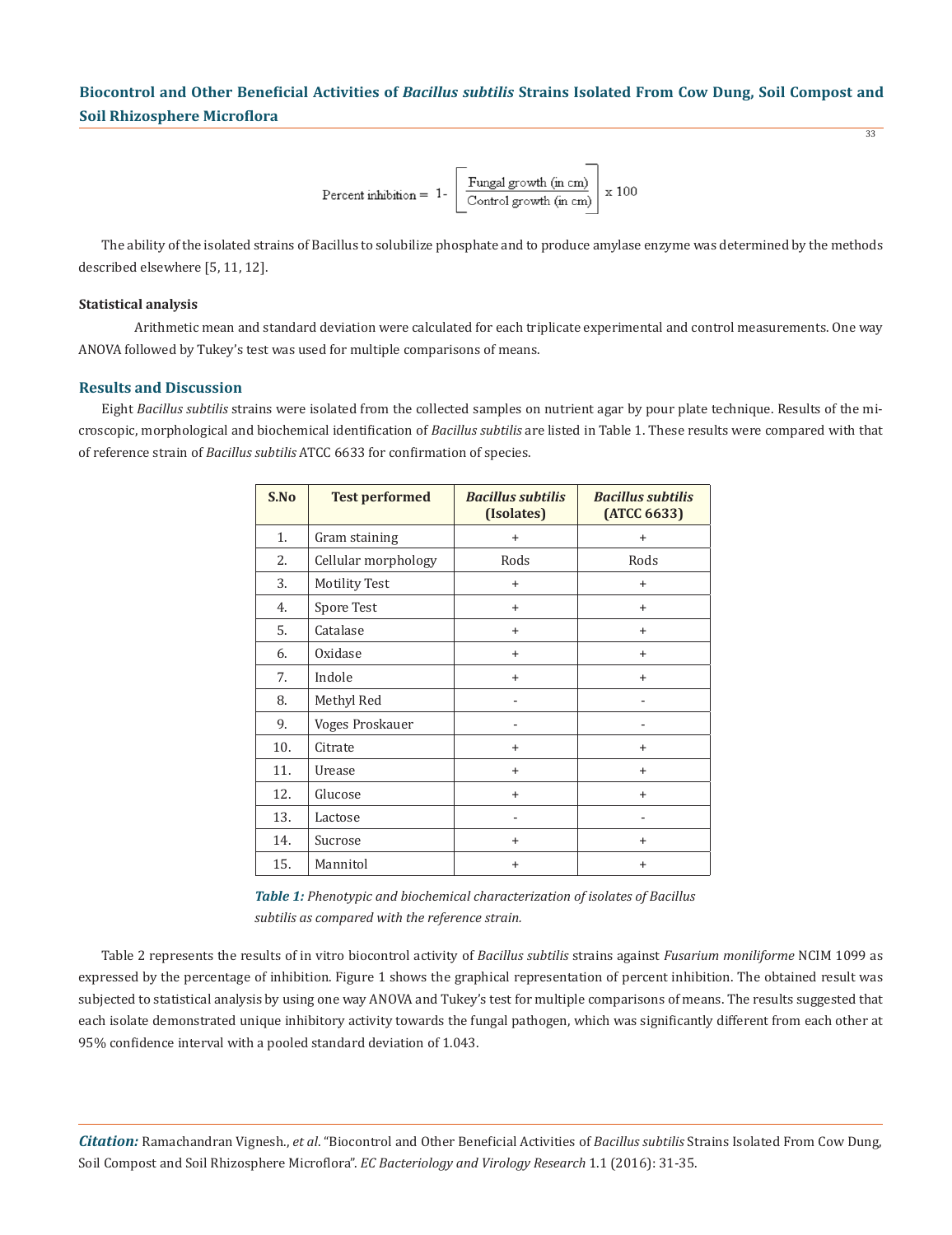| <b>Triplicate Number</b> | <b>Bacillus subtilis isolates</b> |                 |                 |                 |             |                 |                 |                 |  |
|--------------------------|-----------------------------------|-----------------|-----------------|-----------------|-------------|-----------------|-----------------|-----------------|--|
|                          | BS <sub>1</sub>                   | BS <sub>2</sub> | BS <sub>3</sub> | BS <sub>4</sub> | <b>BS 5</b> | BS <sub>6</sub> | BS <sub>7</sub> | BS <sub>8</sub> |  |
|                          | 37.8                              | 40              | 61.2            | 56.7            | 45.6        | 28.9            | 8.9             | 16.7            |  |
| 2                        | 35.6                              | 42.3            | 60              | 57.8            | 43.4        | 27.8            | 8.9             | 15.6            |  |
| 3                        | 36.7                              | 41.1            | 62.3            | 58.9            | 46.7        | 28.9            | 9               | 16.7            |  |
| Mean                     | 36.7                              | 41.1            | 61.1            | 57.8            | 45.2        | 28.5            | 8.9             | 16.3            |  |
| <b>SD</b>                | 0.9                               | 0.9             | 0.9             | 0.9             | 1.4         | 0.5             | 0.1             | 0.5             |  |

*Table 2: Percent inhibition of Fusarium moniliforme by Bacillus subtilis isolates.*



*Figure 1: Graphical representation of percent inhibition of Fusarium moniliforme (Mean ± SD) by Bacillus subtilis isolates.*

Testing of phosphate solubilization activity of the isolated strains revealed that, all the *Bacillus subtilis* strains showed phosphate solubilization activity on bromophenol blue containing Pikovaskey agar medium by producing yellow coloured halo zone around the streak line of the bacteria. Also, all the isolated strains demonstrated positive amylase activity on starch containing medium by producing characteristically distinct halo zone around the streak line of bacteria.

Cow dung, rhizosphere soil and soil compost have been known to be rich sources of several known microorganisms such as bacteria and fungi as well as some unidentified microorganisms [2,5,13]. *Bacillus subtilis* strains isolated from cow dung samples have been reported to inhibit fungal plant pathogens *Fusarium oxysporum* and *Botryodiplodia theobromae*. Similarly *Bacillus subtilis* strains isolated from rhizosphere soil inhibited *Rhizoctonia solani* [10]. Similarly, in this study, all the *Bacillus subtilis* strains isolated from cow dung, rhizosphere soil and soil compost inhibited the fungal plant pathogen *Fusarium moniliforme*. But the degree of inhibitory activity varied with each of the isolated strains. In this study, *Bacillus subtilis* strains isolated from cow dung, rhizosphere soil and soil compost inhibited *Fusarium moniliforme* growth *in vitro* up to a maximum of about 41.1%, 61.2% and16.3% respectively. *Bacillus subtilis* from soil compost was earlier found to inhibit the growth of *Fusarium oxysporum* to the extent of 62% [13]. The same species from cow dung was found to inhibit the growth of *Fusarium oxysporum* by 35% [5]. The percentage of inhibition of *Rhizoctonia solani* by *Bacillus subtilis* from rhizosphere soil of tomato plants was about 48.15 [10]. Phosphate solubilization and mobilization through soil microorganisms converts insoluble and fixed forms of phosphorus into soluble phosphorus is an important aspect of increasing soil phosphorus availability [14]. In this study, the isolated *Bacillus subtilis* strains from various sources were demonstrate to possess the ability to solubilize phosphate, suggesting its use as a plant vitality agent.

Microorganisms are the main sources of amylase which hydrolyses starch into simple carbohydrates. This conversion makes the easy availability of carbon sources for plants. Moreover, Bacillus subtilis are high thermo-tolerant bacteria it may be used for the

*Citation:* Ramachandran Vignesh., *et al*. "Biocontrol and Other Beneficial Activities of *Bacillus subtilis* Strains Isolated From Cow Dung, Soil Compost and Soil Rhizosphere Microflora". *EC Bacteriology and Virology Research* 1.1 (2016): 31-35.

34